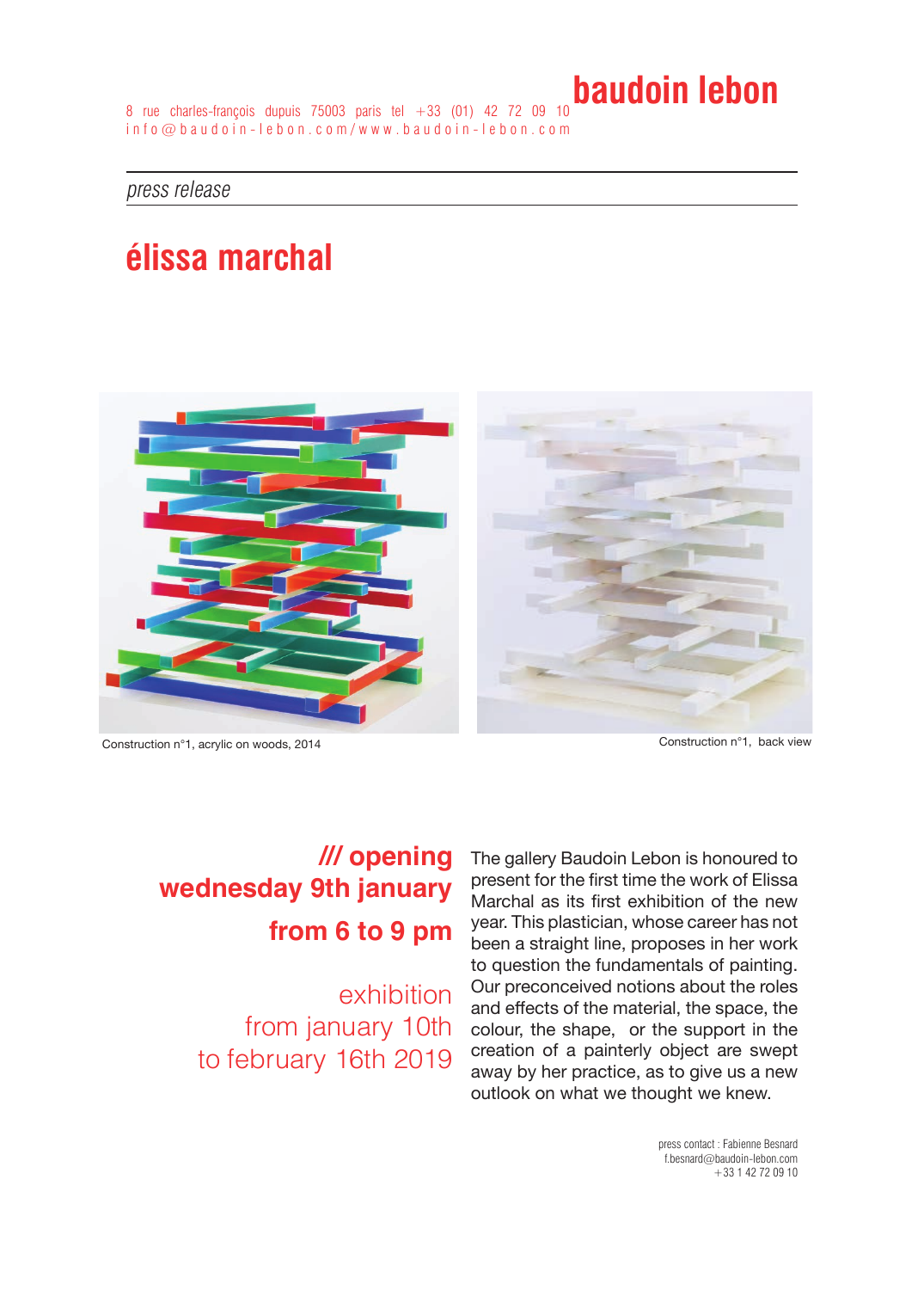

Horizon 149, acrylic on canvas, 2018

For example, while maintaining a homogeneous texture of colour in her Constructions, Elissa Marchal creates a paradoxical lightness to her intricate sculptural works by dripping paint on its extremities with colour gradients. The contradiction that emerges between the material, the technique and the colour permits to create a painterly composition without any strokes, something that is new, more physical than traditional painting and yet that links to former influences such as Jackson Pollock and Frank Stella.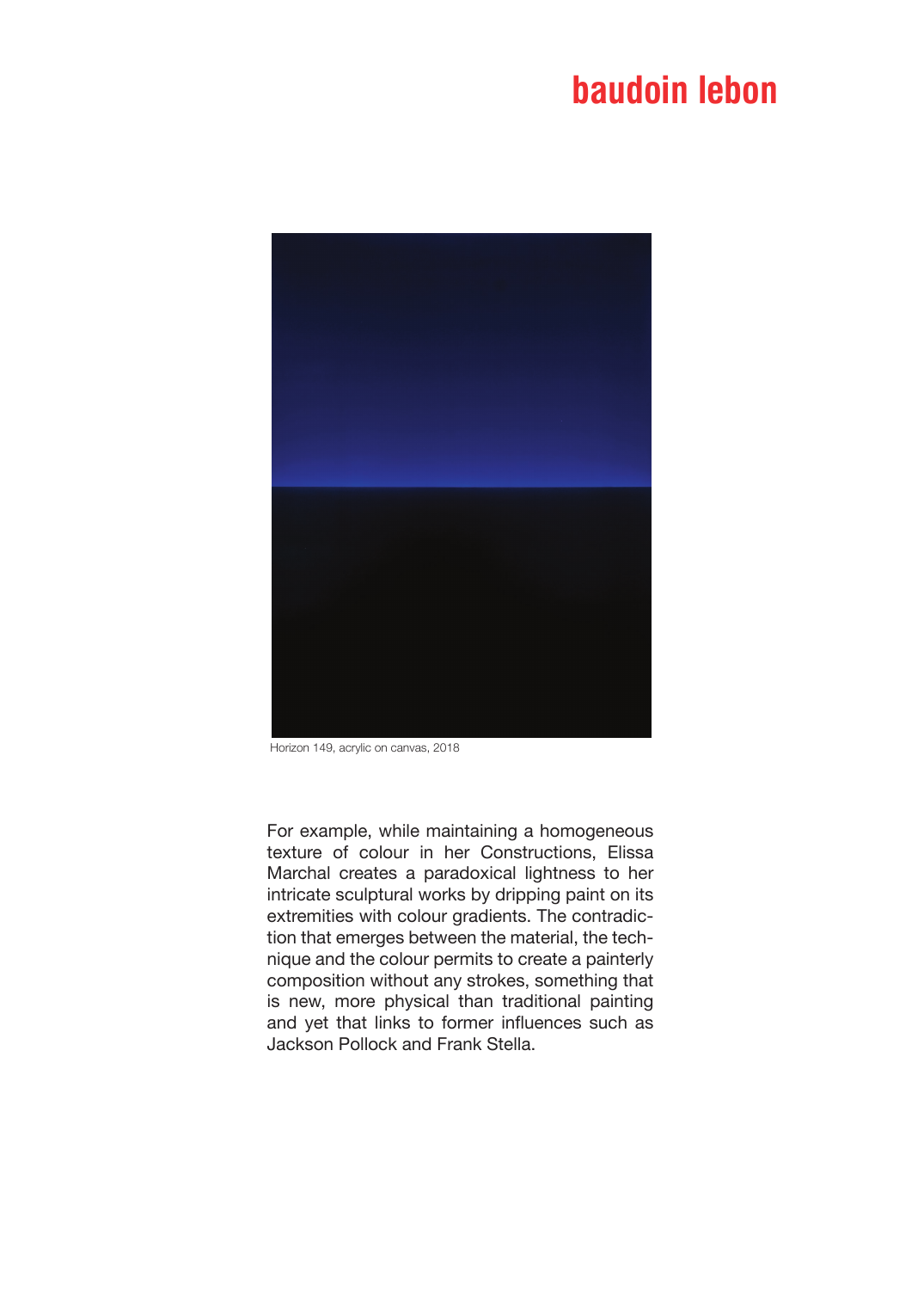Cadre 13, acrylic on woods, 2016

This technical and theoretical exploration continues with the Jalousies, Cadres and the Horizon series, where colours, reflection and emptiness question the boundaries between different mediums. In the Cadres series Elissa Marchal uses only one constitutive elements of the painting medium, its frame, to create an object that challenges the traditional perception of image making.

Similarly, Jalousies with its at first subtle linearity and minimalistic appeal, unveils through thin reflections of colour on the white wall a larger problematic. What are the limits of the art object and what parts of the spectactor's subjectivity plays into this conceptual construction. Both art and spectator are at constant interplay.

A process that continues with the Horizon series. The spectator is confronted to the double perception of attraction and repulsion, through the contrast of two equally sized coloured rectangle, and the creation of a border between both on the painting. This new frontier of colour, thus, permits an infinite reading and aesthetic experience, varying between its two minimalistic but intense poles.





Cadre 28, acrylic on woods, 2016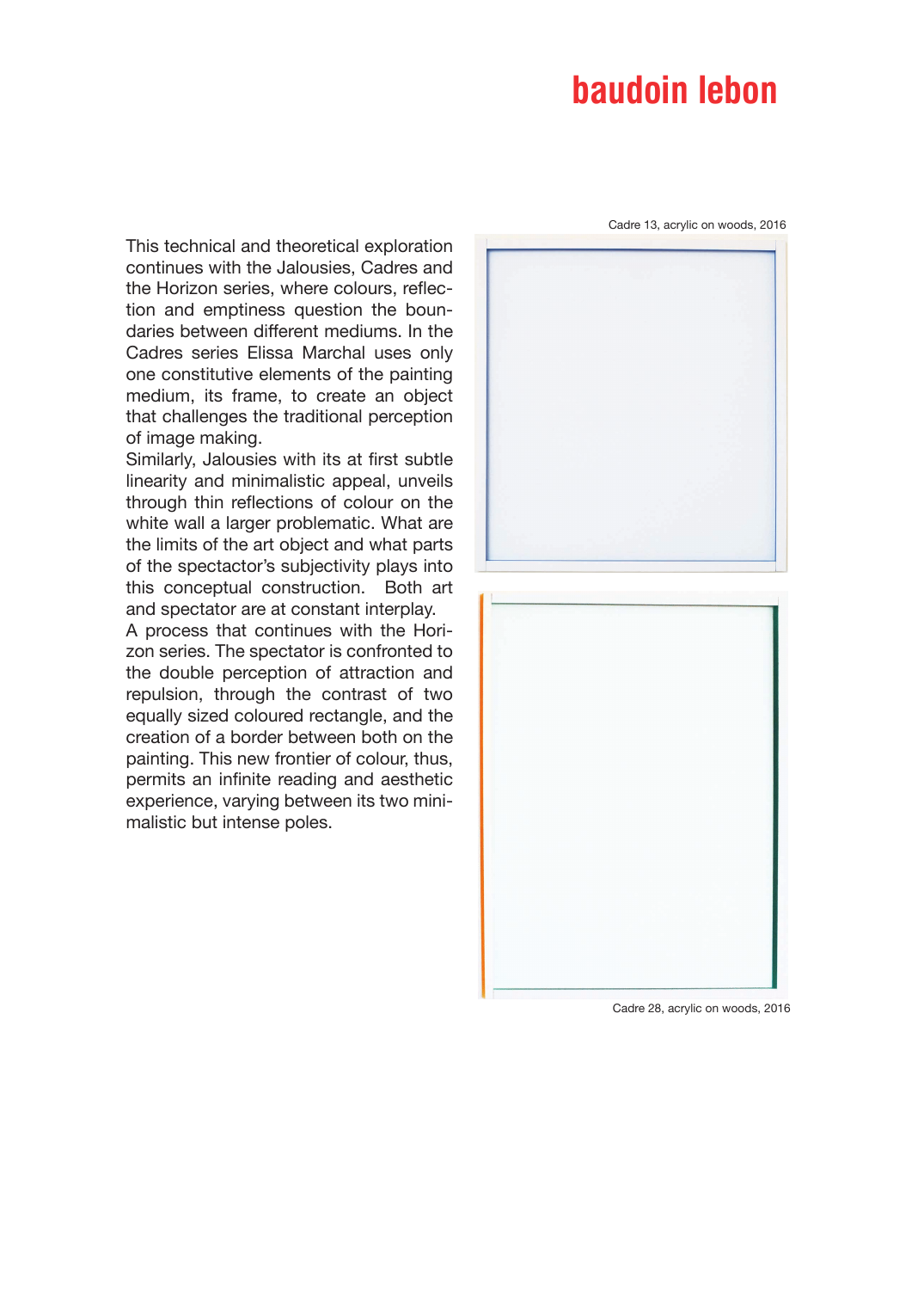

Jalousies 9, acrylic on woods, 2015



Jalousies 6, 13 et 14, acrylics on woods, 2015 and 2017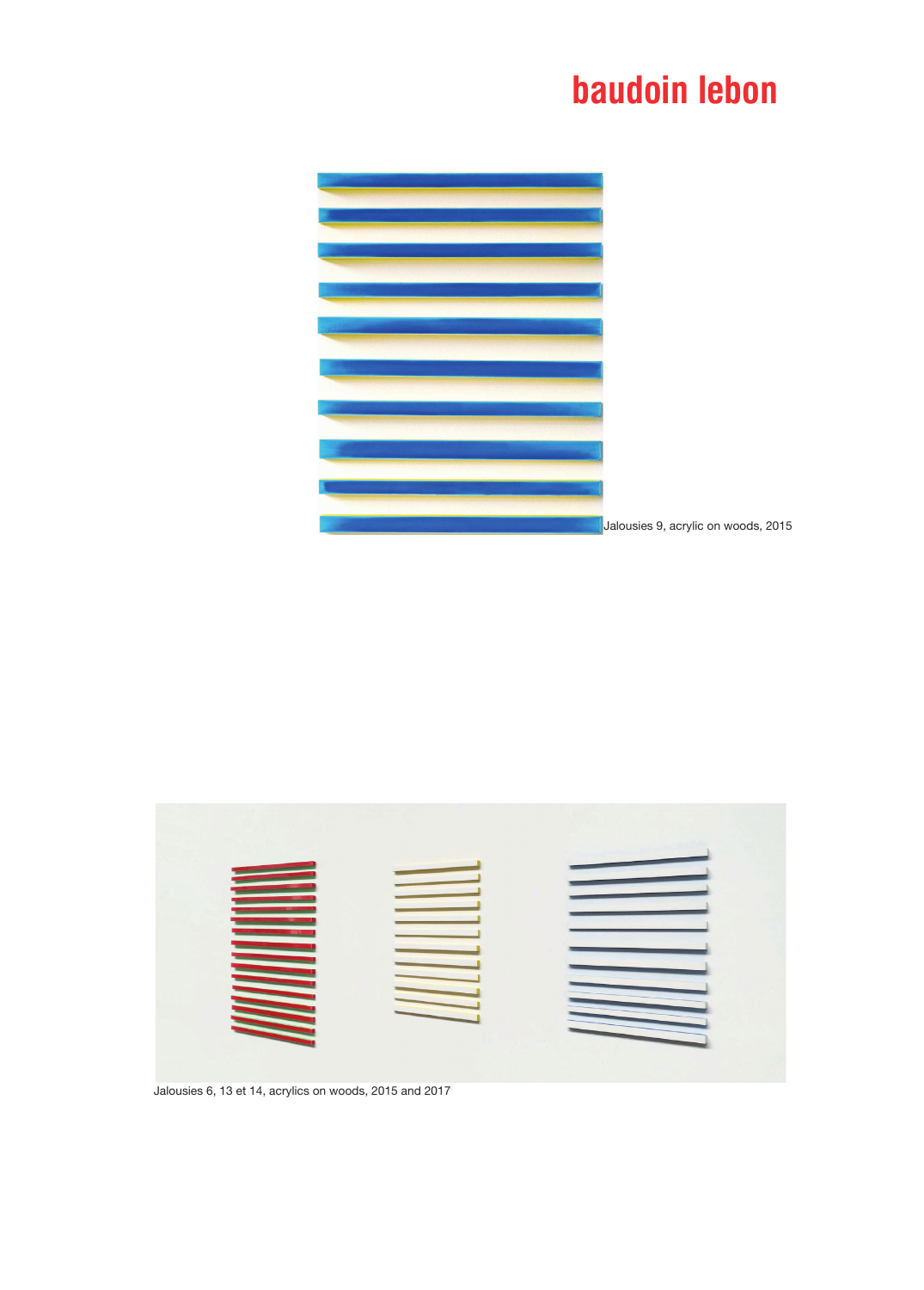

Horizon152, acrylic on woods, 2018

Focusing on the fundamentals of painting :line-colour-gesture-support-point of view, I explore the possibilities of painting.

Far from being a practice of absolute certainty, it is here to instil doubt. Elissa Marchal